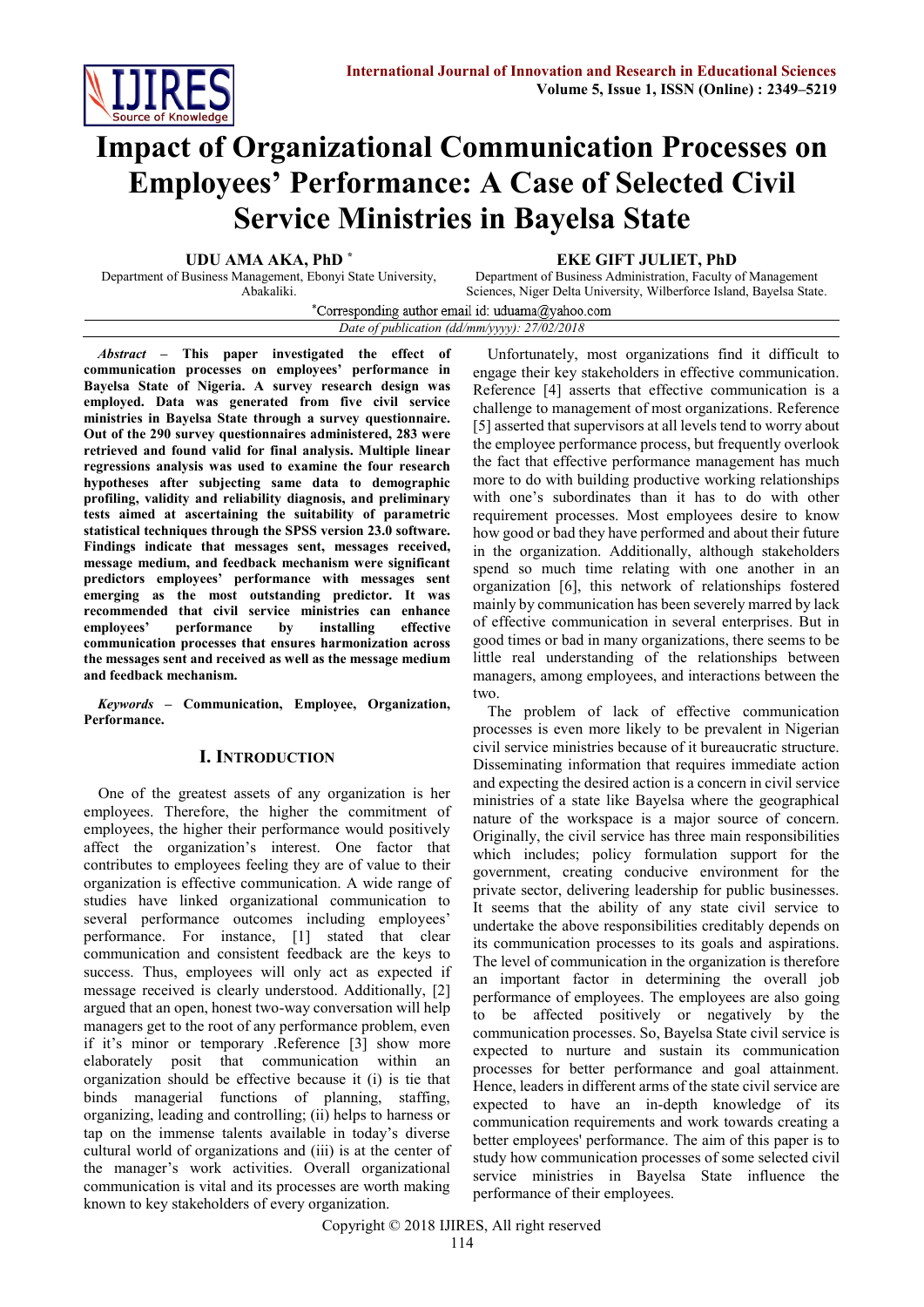

#### **II. CONCEPTUAL FRAMEWORK**

#### *A. Organizational Communication and the Employee*

Reference [7] made a strong case for some principles which can be practiced and which can make organization communication successful. They include (1) using trusted channels to provide information timely with relevant content helps good understanding. In content, the context and rationales for relevant changes and new additions and subtractions are made. (2) Channels used depends on the type of message and urgency. It is the decision of the communicators to choose the type of channel that is ideal for their purpose. Some consider face-to-face communication as a very rich medium to use because of its advantages. It is quite appropriate to use for the resolution of conflicts or crises, communicate major changes and also celebrating accomplishments. The actions and reactions of the communicators are open to everyone. Leaders must be willing and give attention to all issues by listening carefully and providing solution and making improvements in the workplace. It is important to appreciate other communication media also to enhance the flow of information without undue pressures because the world is now driven with advanced technology. These new technologies help to improve relationships both internally and externally. The organization is also in better position to achieve its goals as expected. (3) Employees should be allowed to participate in the decisions that affect them. This will help their commitment level, build rapport and improves the general communication climate. Employees want to be recognized as people who are contributing their best for the organization. (4) Superiors are the one to drum support for effective within communication. This will ensure peaceful co-existence and progress made. They must be true to their words and actions. A credible and honest leadership will breed dedicated and trust worthy employees.

Organizational communication is a complicated process that is essential for an organization to succeed in a drastically changing global business environment [8]. Human beings are very complex and managing them effectively have been a serious concern to management discourse. In all situations, it is difficult to sincerely understand the communications that occur in the organization between managers, among employees, or both. Every problem in the organization is seen or considered as failure of the communication process [9]. Reference [7] in a work titled "employee communication: let's move from the knowing to doing" defines employee and organizational communication as interactive communication among and within organization members. Reference [10] assert that communication is one of the most dominant and important activities in organizations. Fundamentally, relationships grow out of communication, and the functioning and survival of organizations is based on effective relationships among individuals and groups. Communication helps individuals and groups coordinate activities to achieve goals, and it's vital in socialization, decision-making, problem solving and changemanagement processes. Communication helps to motivate, build trust, create shared identity and spur engagement;

provides a way for individuals to express emotions, share hopes etc. Communication is vital because it is the means by which people either collectively or individually understand their organizations purpose and objectives. There are two main goals of communication. To create understanding that could improve productivity or quality of service and to transmit management decisions and directives to employees. Communication is very essential for moving/sending, receiving and using information in the organization.

#### *B. Employee Performance*

Employees' performance in general, refers to behaviors that are relevant to organizational goals and that are under the control of individual employees [11]. This implies that behavior of the employee plays an important role in achieving goals through his performance. According to [12], employee performance is the activity of performance; of doing something fruitfully; by knowledge as famous from simply possessing it. Thus, the foregoing suggests that employee performance refers to employee work activities and how well those activities are carried out. A performance comprises an event in which normally one group of people the performer or performers act in a particular way for another group of people. Bayelsa State's duty is to establish a shared workforce and create understanding about what is to be achieved at an organization level. It is relevant to align the organizational objectives with the employee's agreed measures, skills, competency requirement, development plans and the delivery of results. Employee performance is not assessed only on an annual or quarterly basis but any time deemed fit to help employees identify and suggest areas for improvement. Reference [13] opine that a sustained organizational success will be achieved through a strategic and integrated approach to improving the performance and developing the capabilities of individuals and wider teams. Employee performance is a complex mix of skills, knowledge, ability, attitude, effort and results. A performance management objective is to increase employee performance and align individual and team efforts with organizational goals and objectives. Improving employee performance brings about good business sense and may also attract competitive advantages for an organization.

Reference [14] suggest that performance is a function of ability and motivation as depicted in the Formula of Performance = f (Ability  $\mathsf{\times}$  Motivation). The effects of ability and motivation on performance are not additive but multiplicative. People need both ability and motivation to perform well, and if ability is there and motivation is zero, there will be no effective performance [15]. Employees' performance is job related activities expected of workers and how well those activities are executed that would lead to organizational productivity. Many business personnel directors assess the employee performance of each staff member on an annual or quarterly basis to help them identify possible areas for improvement [16]. Employee performance defines whether people execute their job duties and responsibilities and how well they are done. It is only when employees are up to their duties and responsibilities that productivity of an organization can increase. State ministries such as the ones in Bayelsa State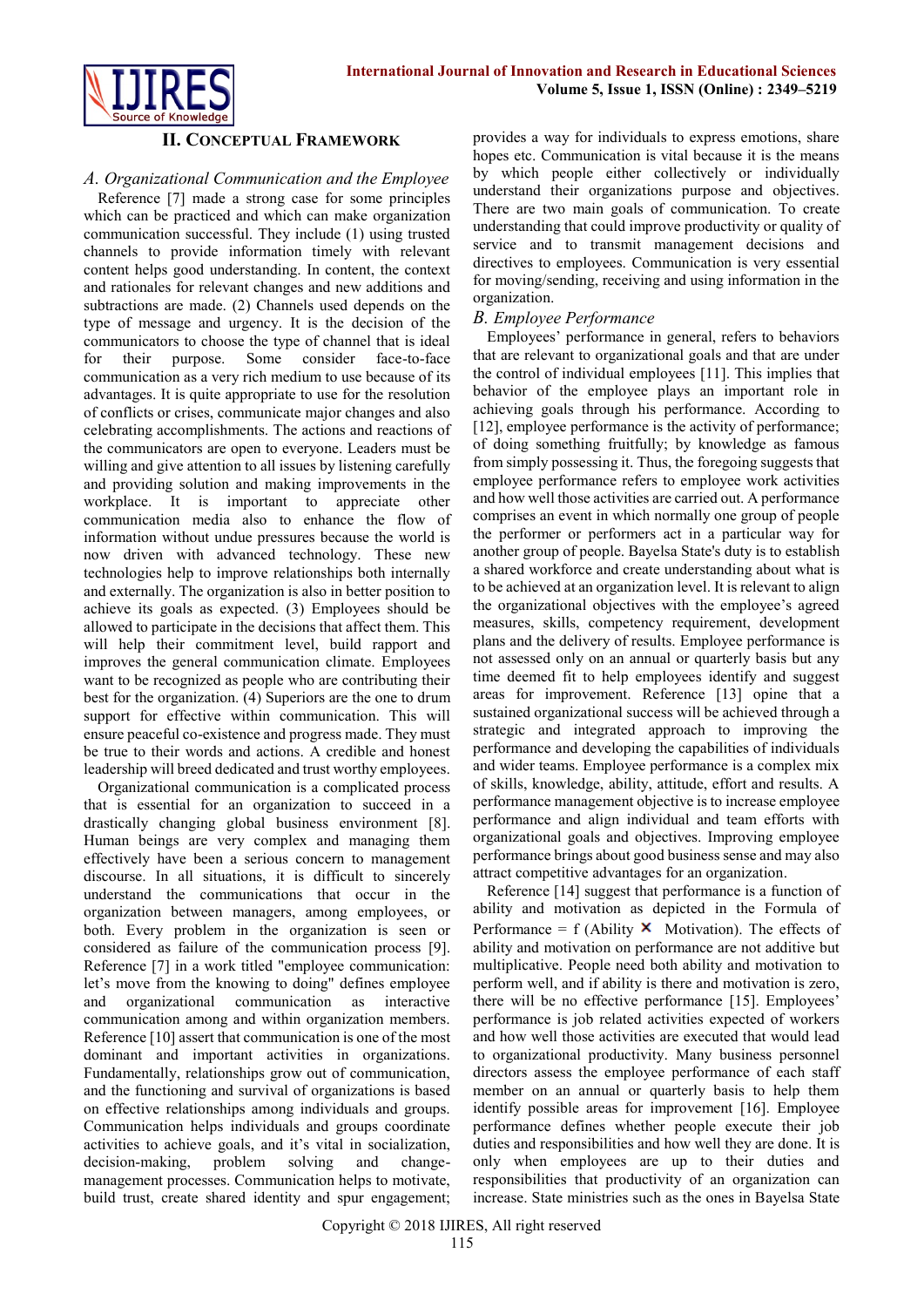

assess their employee's performance on an annual basis to define certain areas that need improvement. Such is usually done through performance appraisal or evaluation. Issues such as quality and, or quantity of work done, level of supervision required, cooperation with other staff, initiative, creativity, respect for constituted authority, punctuality and so on are usually used in the assessment of employee performance [17]

Reference [18] observe that the crucial issues of the job performance will be numerous in the coming decades. A continuing emphasis on organizational effectiveness, productivity and increasing stakeholders' pressures for quality of service, will focus attention on the link between employees and corporate performance. Performance of the employee is the driving force behind an organization's growth and profitability. Reference [19] opines that when employees are low performers, they take longer time to complete jobs, which cost employers more money due to the time lost. When the employees are performing, they accomplish more in a given amount of time hence the organization will certainly be productive.

Many factors affect employee performance. According to [20], an effective employee is a combination of a good skill set and a productive environment. Reference [20] further argued that employees can perform at the optimal level if the tools that will enable them to successfully do their jobs are made available and communicated in very clear and understandable ways. Other issues such as managerial standards, motivation, commitment and employee evaluations are also essential. Management standards and policies must be in line with the employees' job description. The employees are to do the work they were originally employed to do based on their qualifications and experiences. In this area, some factors need to be considered. Reference [20] opine that proper motivation will elicit the expected results from employees, create opportunities for them to excel in their jobs, get them involved in some key area where their contribution is valued. Therefore, proper forms of motivation introduced to the workforce will increase their ability to perform. Indicators of employee performance abound. In this paper, we focus on productivity, timeliness, quality of production, quantity of production and responsiveness.

## **III. THEORETICAL BACKGROUND**

This paper is anchored on [21] Organizational Information Theory as cited in Reference [22]. Organizational Information Theory (OIT) by Weick's has been noted as a strong and reliable theoretical framework that explains organization's ability to make use of required information necessary for organizations success. Organization Information Theory draws from other theories to explain how organizations receive input from others. Reference [21] critically explains the need for human interaction as a critical point in information processing. Communication is therefore at the centre of the theory. The theory assumes that organizations, although with structures, are always transforming and changing through the

interaction of its members. That is only possible by the instrumentality of communication process.

This theory therefore, emphasis the process of communication as central and very important more than communication itself. It is the process that explains how members of the organization engage in collaborative efforts which translates into organizational success. Simply, Organizational Information Theory is primarily concerned with how organizations process information to make sense of it. It explains how individuals within organizations communicate vital information in order to guarantee success and efficiency in their environment. Within organizations, different systems regulate and control the organization as a whole, helping it to deal with information and consequently achieve its goals and function effectively. The emergency of new technologies has revolutionized the ways in which organizations manage information. This is a common example of a change in organization information processing, which results in constant change of the organization itself as well. Organizations are "works in progress". There are basically three assumptions upon which the OIT evolved. These are:

The present study on organizational communication processes and employees performance in Bayelsa State civil service draws heavily on OIT in that it deals with processes the civil service in Bayelsa State adopt in order to communication effectively and be efficient in service delivering. Taking a cue from the assumptions of OIT, it is observed that Bayelsa State Civil Service fits into organization where this theory can be applied. The civil service operates with civil servants. Ideas, circulars, instructions, government policies and other necessary information need to be generated, encoded, transmitted, received, interpreted and used. Again, the OIT presupposes that the civil service is driven by plausibility rather than accuracy. Organizations members do what they feel are good whether there is a check or not. Sometimes they do it simply because others have done them and that necessarily because they are acceptable or most suitable in any circumstance. The accuracy of actions taken is therefore given second consideration in most cases. Civil servant chooses communication processes acceptable to them in any given relational situations and depending on the nature of information and the response sought for rather than seeking for the accuracy of the processes.

## **IV.EMPIRICAL REVIEW AND HYPOTHESES DEVELOPMENT**

Empirical studies of the effect of communication on organizational performance abound within the Asian, European and the African contexts. In Europe for instance, [23] investigated the effect of organizational communication on employees' perception of justice in Turkey. Using a survey design approach, they show that there is a significant relationship between communication and interactive justice. The study concludes that, communication is one of the basic tools to perform management functions effectively and efficiently. In India, [24] demonstrated that clear and honest communication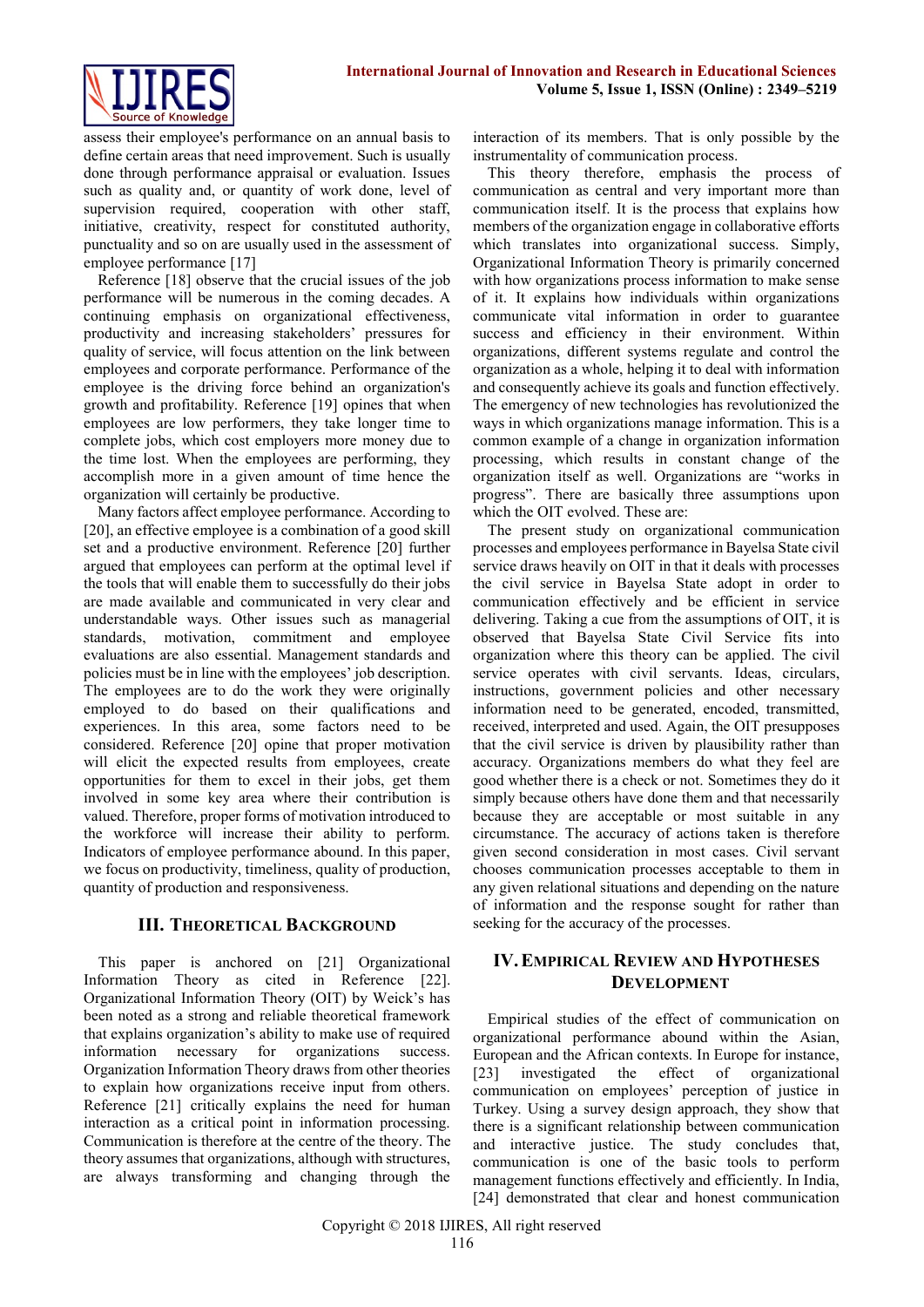

helps to encourage and strengthen relationship and concludes that employee communication has a crucial role to play in the management effort to reorient employees' perplexity by changes, or inform and motivate those who adapt more readily. Reference [25] also concluded that managers, who want to have an appropriate communication, after selection of communicational channel, should have a comprehensive plan according to their environment and organization.

In Nigeria and other African countries, empirical studies abound also. Reference [26], conducted a research on the "Impact of business communication on organizational performance in Nigeria companies, Nigeria". The study used a descriptive quantitative survey research design. The research revealed that in the survey carried out communicating effectively in the business environment is greatly encouraged no matter the size and nature of business. The study concludes that business communication generally affects organizational performance to a reasonable extent in Nigerian companies. Reference [27] also conducted a research on "communication approach and firms' performance: appraisal of Nigeria Bottling Company (coca-cola)" in Nigeria. The researchers stayed with the workers in the plant watching their activities for fourteen days. The result revealed that there is significant relationship between communication approach and the performance of the company. In [28] study of First Bank of Nigeria, similar results emerged because communication was identified as the key to resolving issues and creating a desired relationship in the workplace for both the managers and subordinates.

In Kenya, [29] found that forms of communication influence the employee performance. Reference [30] demonstrated the importance of consistent communication amongst management within the freight industry in South Africa. Building on the weight of the above empirical studies that emerged from Asian, European and African countries, we hypothesize the following relationships:

- H1: The relationship between messages sent by superior and the performance of employees in Bayelsa State civil service will be positive and significant.
- H2: Messages received from the superior will have a positive significant effect on employees' performance in Bayelsa State civil service.
- H3: The relationship between message medium used in sending messages and performance of employees in Bayelsa State civil service will be positive and significant.
- H4: Feedback mechanism adopted will have a positive and significant effect on the performance of the employees of Bayelsa State civil service.

#### **V. METHODOLOGY**

This paper utilized a survey questionnaire to generate data from civil servants working in the Bayelsa State Civil Service. The survey contained scale items utilized to measure employees' performance, the independent variables, and some demographic questions that queried respondents on some demographic profile. In total, the scale

items were 21. The four independent variables (i.e. messages sent, messages received, messages medium, and messages feedback) were all measured with 4 scale items each while employees' performance was measured with 5 scale items. All the measurement items were structured in the 5-piont Likert scale format with anchors of strongly agree and strongly disagree at both extremes.

A sample of 290 civil servants was generated from a total population of 1063 civil servants working in five Ministries in Bayelsa State through the Taro Yamane's formula. To ensure that the sample was proportionally drawn from the five ministries, Bowleys proportionate formula was used [31]. The formula led to a sample of 108, 85, 39, 29 and 30 respectively drawn from the Ministry of Health, Ministry of Environment, Ministry of Works, Ministry of Justice, and Ministry of Information/Orientation. Out of the 290 questionnaires administered in the above stated proportion through the help of trained research assistants, 283 were retrieved and found valid for final analysis. Multiple linear regressions analysis was used to examine the four research hypotheses after subjecting same data to demographic profiling, validity and reliability diagnosis, and preliminary tests aimed at ascertaining the suitability of parametric statistical techniques. All data analyses were completed with the SPSS version 23.0 software.

#### **VI. ANALYSIS AND RESULTS**

## *A. Sample Distribution*

Table 1 that gender distribution was relatively even as 51.9% were male while 48.1% were female. Thus, as expected, there were more male civil servants than there were female civil servants. The table also indicates that civil servant within the age bracket of 28-37 dominated the sample with a representation paralleling 34.3%. Since a little over 20% of the civil servants are over forty-eight years, it can be argued that the civil service ministries in Bayelsa State are occupied by young, vibrant and productive workforce who are very unlikely to retire anytime soon. Regarding marital

Table 1. Respondents' Demographic Profile

| Variable              | ı                    | Count | $\frac{0}{0}$ |
|-----------------------|----------------------|-------|---------------|
| Gender                | Male                 | 147   | 51.9          |
|                       | Female               | 136   | 48.1          |
| Age Bracket           | 18-27                | 54    | 19.1          |
|                       | 28-37                | 97    | 34.3          |
|                       | 38-47                | 73    | 25.8          |
|                       | $48+$                | 59    | 20.8          |
| <b>Marital Status</b> | Single               | 92    | 32.5          |
|                       | Married              | 191   | 67.5          |
| Educational           | <b>FSLC</b>          | 50    | 17.7          |
| Qualification         |                      |       |               |
|                       | O'level              | 83    | 29.3          |
|                       | B.Sc.                | 132   | 46.6          |
|                       | <b>Higher Degree</b> | 18    | 06.4          |
| Level                 | $GL_3 - GL_6$        | 120   | 38.9          |
|                       | $GL 7 - GL10$        | 139   | 52.7          |
|                       | > GL 11              | 24    | 8.5           |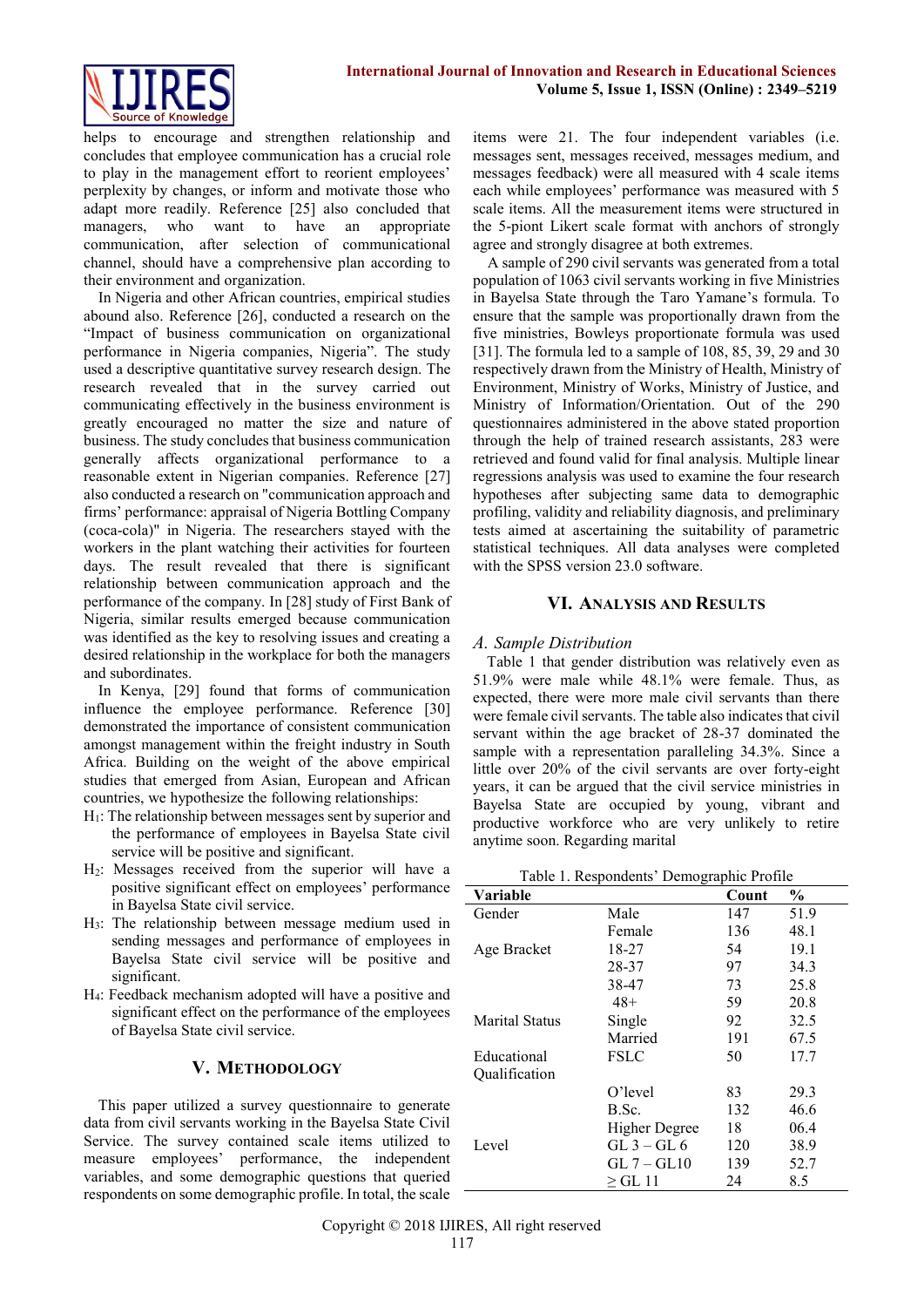

Status, married people dominated the sample with 67.5% while only 32.5% were still single. As regards the workers' educational qualification, nearly half were B.Sc holders. Finally, majority of the civil servants were also within the grade level of 7-10.

## *B. Validity and Reliability Assessment*

The questionnaires were face-validated by experts in the management field. The reliability of the instrument was examined using Cronbach Alpha internal consistency measure. According to [32] alpha values greater than 0.7 indicate high internal consistency whereas [33] is of the view that 0.5–0.6 alpha values indicate adequate and lower limit of acceptability. Based on the above stated criterion we can concluded that measures of both the four independent variables and employees' performance are internally consistent. The results of the internal consistency test completed through SPSS indicate that messages sent, messages received, message medium, feedback mechanism, and employees' performance have alpha values of 0.844, 0.726, 0.824, 0.844, and 0.835 respectively. Thus, we can conclude that measures of the five latent constructs were internally consistent.

#### *C. Testing for the suitability of parametric statistical techniques*

Prior to the examination of the hypothesized paths, the retrieved data were examined to ascertain is suitability for parametric statistical techniques. The two parametric assumptions examined were the test of normality and multico-llinearity. To examine how normally distributed the data relating to the research variables were, skewness and kurtosis tests were conducted. The results show that the positive values of skewness ranged from 0.028 to 0.162 while the only negative value was  $-0.116$ . The vales of kurtosis were all negative and ranged from -1.059 to -1.248. Based on the criteria set by [34], we conclude that the data is normally distributed. Additionally, multico-llinearity was examined through the tolerance value and the variance inflation factor (VIF). According to [32], multico-llinearity is absent if the tolerance value is substantially greater than 0.10 and the VIF is below 5. Based on the results obtained from the four predictor variables, the tolerance value ranged from 0.826 to 0.984 while the VIF ranged from 1.016 to 1.211. in line with guideline set by [32] therefore, multi colinearity is not present in the dataset because the range of the tolerance values were far greater than the 0.10 minimum threshold whilst the VIF range of values were well below the maximum limit of acceptability. Since the normality and multicollinearity assumptions were met, we conclude that the use of parametric statistical tests for the test of the hypothesized relationships are highly appropriate.

## *D. Test of the research hypotheses*

As stated earlier in the research methodology section, the four hypothesized paths were tested with the multiple linear regression analytical techniques through the SPSS version 23.0 software. The outputs of the test are captured in Table 2. As indicated in Table 2, the link between messages sent and employees' performance was positive, significant ( $\beta$  = 0.364;  $t = 5.524$ ,  $p < 0.001$ ) and the strongest amongst all the hypothesized relationships. This clearly show that one unit increase in messages sent will result into 36% rise in employees' performance. Followed by this was the results of the hypothesized relationship between messages received and employees' performance which was statistically significant and positive ( $\beta$  = 0.350; *t* = 5.504,  $p$  < 0.001). This is a clear indication that  $35\%$  increase employees' performance occurs if there is one unit increase in messages received. The relationship between message medium and employees' performance was

Table 2. Path Coefficient, *t*-Values and Significant Levels of the Four Hypotheses

| <b>Hypothesized</b>             | Path         | t-    | $p-$  | <b>Results</b> |
|---------------------------------|--------------|-------|-------|----------------|
| path                            | coefficie    | value | value |                |
|                                 | nt $(\beta)$ |       |       |                |
| Messages<br>sent                | 0.364        | 5.524 | 0.000 | Supported      |
| employees'<br>$\longrightarrow$ |              |       |       |                |
| performance                     |              |       |       |                |
| Messages                        | 0.350        | 5.504 | 0.000 | Supported      |
| received $\rightarrow$          |              |       |       |                |
| employees'                      |              |       |       |                |
| performance                     |              |       |       |                |
| Message                         | 0.321        | 4.886 | 0.000 | Supported      |
| $medium \rightarrow$            |              |       |       |                |
| employees'                      |              |       |       |                |
| performance                     |              |       |       |                |
| Feedback                        | 0.235        | 3.754 | 0.000 | Supported      |
| mechanism $\rightarrow$         |              |       |       |                |
| employees'                      |              |       |       |                |
| performance                     |              |       |       |                |
| $R^2$<br>Notes:<br>=            |              |       |       |                |
| 0.37;<br>F<br>$=$               |              |       |       |                |
| 42.508.                         |              |       |       |                |

also positive and significant ( $\beta$  = 0.321;  $t$  = 4.886,  $p$  < 0.001) indicating that a unit increase in message medium will lead to a corresponding 32% rise in employees' performance. Finally, results show that the relationship between feedback mechanism and employees' performance was positive and significant ( $\beta$  = 0.235;  $t$  = 3.754,  $p$  < 0.001) even though it was the weakest as only 24% increase in employees' performance is traceable to feedback mechanism adopted. Overall, the pooled regression outputs were significant  $(F_{(4, 4)})$  $_{278)}$  = 42.508,  $p$  < 0.001) whilst the four predictor variables (i.e. messages sent, message received, message medium, and feedback mechanism) put together, explained 37% of the total variation in employees' performance. Based on the above results, there was enough evidence to claim that all the four hypotheses were supported.

#### **VII. CONCLUSION AND RECOMMENDATIONS**

Consistent with [35] who argued that effective workplace communication enables organizations to choose and tailor their policies and programs of activities to meet the needs of their subordinates, this paper demonstrated that communication is vital in the effectiveness of any activity in a workplace. The findings indicate that factors such as messages sent, messages received, message medium, and feedback mechanism are key in influencing the performance of employees especially those of civil servants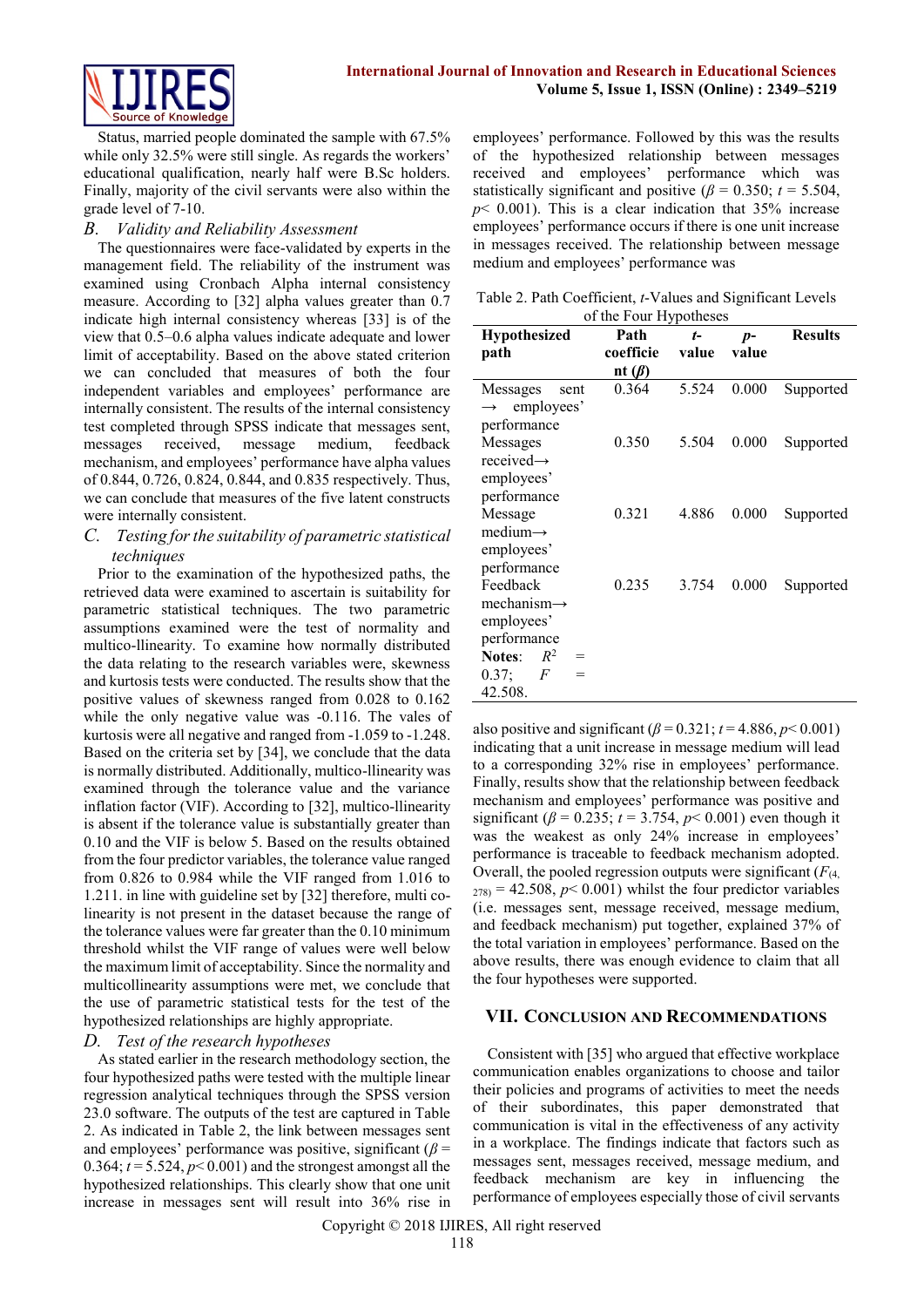

in Bayelsa State. The regression outputs show that messages sent is the most important factor that influences the employees' performance followed by messages received and message medium. Feedback mechanism emerged as the least factor that influences employees' performance.

This paper argues that the appropriateness of the encoding process used in the dissemination of information in the Bayelsa State civil service does affect the message received. The most important thing in the communication process is the extent intentions of the sender of any message is appreciated and acted upon without contradictions. To protect the content of any message, the medium of transmission requires adequate consideration. Feedback is the only mechanism that shows that the encoder and the decoder of the information are at the same pedestal. In all this, employees enhanced performance is a function of the appropriateness of the communication process.

Based on the findings of this research which led to the above conclusion, this paper makes four key recommendation. First, since it was demonstrated that messages sent are the most influential significant predictor of employees' performance, managers of organization should strive to ensure that subordinates are appropriately and timely informed about the activities within the organization. While doing this, they should have the receiver of message in mind while generating the idea and encoding the message because understanding is the key goal of every communication effort. Second, it is clear the messages are meant for the receiver, and it is messages received that would prompt action and performance. Thus, the message that would be received must be guided and guarded to avoid distortion. The sender should do everything humanly possible to encode and protect the message while the receiver should as well ensure that the message received is properly decoded. Third, the medium used in sending messages also play significant role in the content and protects the values of the message. Thus, managers should choose appropriate and suitable medium to transmit their messages as a single medium cannot be appropriate for every message. Finally, feedback mechanisms confirm the success of a message and completes the communication process. The sender should expect a feedback and the receiver should make it a point of duty to send a feedback to the sender. Both the encoder and the decoder should be committed to effectively complete the process in communication for effective employees' performance in every organization.

#### **REFERENCES**

- [1] A.E Himelstein as cited in Taylor (2015). Improving Employee Performance is all About Communication. Retrieved 08/06/2016.
- [2] N. F. Taylor. (2015). Improving Employee Performance is all about Communication. [http://www.businessnewdaily.com/7815](http://www.businessnewdaily.com/7815-improve-employee-performance.html) [improve-employee-performance.html.](http://www.businessnewdaily.com/7815-improve-employee-performance.html)
- [3] F. A. J. Stoner, R. E. Freeman, and Jr R. D. Gilbert (2009). Management.6<sup>th</sup> Edition. New Delhi, Prentice Hall of India Private Limited.
- [4] J. K. Jay, (2012). Communicate Well: Five Strategies to Enhance your Managerial Communication Skills. *Retrieved on 06-08-2016 from [http://careers.pda.org/2012/08/communicate-well-five](http://careers.pda.org/2012/08/communicate-well-five-strategies-to-enhance-your-managerial-communication-skills/)[strategies-to-enhance-your-managerial-communication-skills/](http://careers.pda.org/2012/08/communicate-well-five-strategies-to-enhance-your-managerial-communication-skills/)*
- [5] T. Fox, (2013). Improving Employee Performance Reviews. [https://www.washingtonpost.com/news/on-leadership/wp/2013.](https://www.washingtonpost.com/news/on-leadership/wp/2013.%20Retrieved%2004/05/2016)  [Retrieved 04/05/2016.](https://www.washingtonpost.com/news/on-leadership/wp/2013.%20Retrieved%2004/05/2016)
- [6] E.G. Wertheim, (2008). The Importance of Effective Communication. *Retrieved on the 08-08-2016 from [http://web.cba.neu.edu/-ew](ttp://web.cba.neu.edu/-e)ertheim/interper/commun.htm.*
- [7] B. Berger, (2011). Employee/Organizational Communications. Posted online January 6. Retrieved 05/02/2016.
- [8] C. .R Berger, (2001). Miscommunication and Communication Failure. In: Robinson, P. and Giles, H., Eds… The New Handbook of language and Social Psychology, Wiley, Chichester, UK, 177- 192.
- [9] Berger 2011 citing Lukazewski (2006). Rethinking Employee Communication: A Strategic Analysis. No 5. Jim Lukazewski Strategy.
- [10] T. E. Harris, and M. D. Nelson, (2008). *Applied Organizational Communication: Theory and Practice in a Global Environment.* New York: Lawrence Erlbaum.
- [11] J. P. Campbell, R. A. McCloy, S. H. Oppler, and C. E. Sager, (1993). *A theory of performance: Personnel selection in organizations*. Pp 35-70. San Francisco: Jossey-Bass.
- [12] N. Chaudhary, and B. Sharma, (2012). Impact of Employee Motivation on Performance (Productivity) in Private Organization. *International Journal of Business Trends and Technology*. Vol. 2, Issue 4.
- [13] M. Armstrong, &A. Baron, (2005) *Managing Performance,* London: CIPD.
- [14] E. Lawler, L. Porter, and V. Vroom, (2009). Motivation and Management. Vroom's expectancy theory. Value Based Management Website. Retrieved February 8, 2010, from *http://www.valuebasedmanagement.netlmethods vroom expectancy theory.*
- [15] M. Armstrong, (2010) *Armstrong's essential human resource management practice: A guide to people management,* Kogan Page Limited.
- [16] R. L. Daft, and D. Marcic, (2010). *Management: The New Workplace.* Australia. THOMSON South-Western.
- [17] G. O. C. Udu and J. N. Ndieze, (2013)*. Business Policy, Enugu. Rhyce Kerex Publishers.*
- [18] Gibbs as cited in Ofoegbu and Joseph (2013).
- [19] O. M. Ikeanyibe, (2009). *Principle and Practices of Public Personnel Administration: A Nigeria perspective*. Onitsha Perfect Image.
- [20] G. N. Root, 111 (1985). Factors Affecting Employee Performance. Demand Media. http://smallbusiness.chron.com/ factors-affecting-employee-performance-978.html. retrieved 05/02/2016.
- [21] K. E. Weick (1969). The social psychology of organizing, Addison-wesley, cited in great writers in organizations the third omnibus edition 2007 by DS Pugh and Hickson D.J.
- [22] D. S. Pugh, and D. J. Hickson, (2007). Writers on Organizations. Business Organizations and their Environments: Culture. Pp88- 94. Published by Penguin Books.
- [23] I. Mehmet, and G. Hasan, (2011). The Role of the Organizational Communication on Employees' Perception of Justice: A Sample of Public Institution from Turkey. *European Journal of Social Sciences*. Volume 21, No.1. pp 106-124.
- [24] K. Rajhans, (2012). Effective Organizational Communication: a Key to Employee Motivation and Performance. Interscience Management Review (IMR). Volume 2, issue 2. Pp 81-85.
- [25] S. A. Banihashemi, (2011). The Role of Communication to Improve Organizational Process. *European Journal of Humanities and Social Sciences*. Volume 1, No.1. Pp 13-24.
- [26] M. I. Udegbe, K. A. Ogundipe, O. G. Akintola, and R. Kareem, (2012). Impact of Business Communication on Organizational Performance in Nigerian Companies. *Australian Journal of Business and Management Research.* Volume 2, No.1. pp 16-26.
- [27] O. Ojo, and M. Oladejo (2012). Communication approach and Firms Performance: Appraisal of Nigerian Bottling Company (coca cola), Ilorin-Nigeria. *Journal of Research on Humanities and Social Sciences.*VoI.2, (1).Pp13-24.
- [28] U. Nwagbara, E. S. Oruh, C. Ugorji, and M. Ennsra, (2013).The Impact of Effective Communication on Employee Turnover Intension at First Bank of Nigeria. *Journal of Economic Insights – Trends and Challenges*. Volume 11, No.4. pp 13-21.

Copyright © 2018 IJIRES, All right reserved